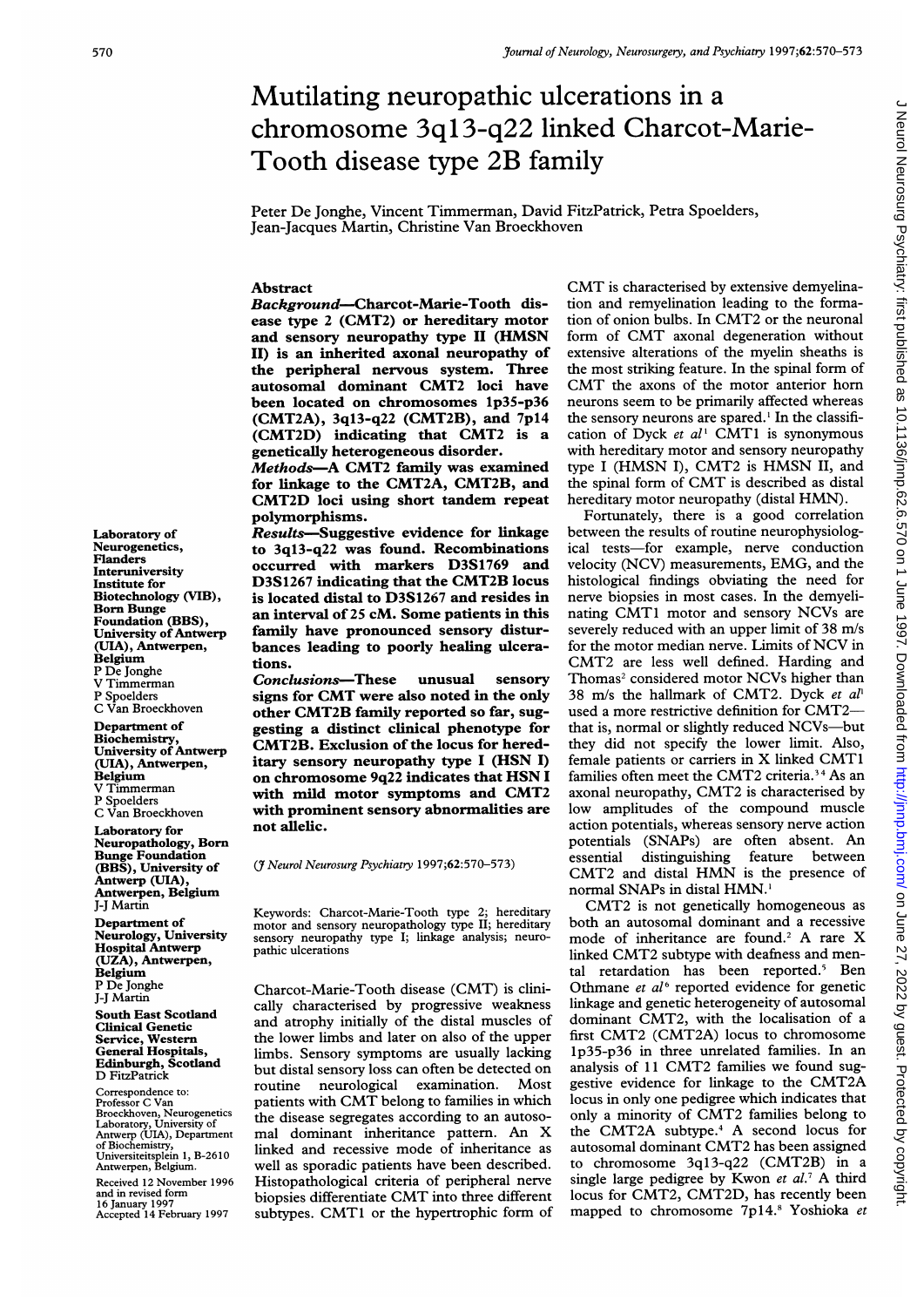

Figure <sup>1</sup> Segregation analysis of 3ql3-q22 STRs in family CMT-90. The haplotypes segregating with the disease are boxed. Males andfemales are represented by diamonds to  $e$ nsure anonymity; slashed = deceased; filled = affected members; blank = non-affected members; half filled  $=$  disease status unknown.

 $al<sup>9</sup>$  showed that autosomal dominant CMT2 with vocal cord paralysis is not allelic with CMT2A. This clinical entity has been designated as CMT2C. When the diagnosis of CMT2 is based on the electrophysiological data obtained in female patients of pedigrees without male to male transmission, inclusion of X linked CMT1 families is common. In our families we identified one connexin 32 (Cx32) mutation and another family showed suggestive evidence for Xq13 linkage but no mutation was found in the coding region of the Cx32 gene.4

#### Materials and methods

FAMILY DATA

We studied <sup>a</sup> multigenerational family (CMT-

90) in which an unusual CMT phenotype segregates as an autosomal dominant trait (fig 1). Five patients were identified. Patient II.3 was well until the age of 28 when he began to develop ulcers at the toes which, after several operations, eventually led to an amputation of all five toes of the right foot. He has gross wasting of the legs distal to the knee with associated profound weakness which necessitates the use of calipers. There is superficial sensory loss to midshin. His mother (I.2) had drop feet and wore a toe raising spring. She probably did not have any ulcers. His eldest son, III.1, had an amputation of the left leg below the knee and necrotic ulcers on the right foot at the age of 18 years (fig 2). He has grossly wasted muscles below the knees with some residual strength in the calves but complete paralysis of the peroneal muscles. The proximal muscle groups of the lower limbs remained normal. There was a considerable loss of touch and pain sensation to half way up the legs. Tendon reflexes were generally diminished and ankle jerks were absent. Patient III.4 has distal wasting in the lower limbs with weakness of dorsiflexion of the ankle and small foot muscles. Sensation for temperature was decreased to the lower shin. Nerve conduction studies in patients III.1, III 2, and III.4 showed normal motor NCVs in the median nerve. Sensory nerve action potentials had low amplitudes or could not be elicited. Examination with EMG showed chronic neurogenic alterations.

### DNA ANALYSIS

Short tandem repeat genotype analysis was performed with the chromosome lp35-p36 markers D1S160 (MIT-MS48), D1S170 (MIT-COS37), D1S244 (AFM220yf4), and<br>D1S228 (AFM196xb4); the chromosome  $(AFM196xb4);$  the chromosome 3ql3-q22 markers D3S1769 (GATA8DO2), (AFM116xh2), (AFM198ycl), D3S1290 (AFM198yh6), (GATA4A10), (GATA3C02); the chromosome 7p14 markers<br>D7S435 (Mfd20) and D7S1806 D7S435 (Mfd2O) and D7S1806 (GGAA11C11); and the chromosome 9q22 markers, D9S196 (AFM212yb4), D9S197<br>(AFM238va7), and D9S280  $(AFM238va7)$ , and  $(AFM304td9).^{10-12}$  Genomic DNA  $(0,15 \mu g)$ was amplified using oligonucleotide primers labelled with fluorophores (Applied Biosystems Incorporation, ABI, Foster City, CA, USA). A polymerase chain reaction (PCR) was performed in a 25  $\mu$ l reaction volume containing <sup>10</sup> pmol of each primer and 0-1 U Goldstar Taq DNA polymerase (Eurogentec, Belgium). The PCR amplifications were performed in <sup>a</sup> thermal cycler (Techne PHC-3; New Brunswick Scientific, The Netherlands). An aliquot of 1  $\mu$ l of each amplified product was mixed with 2  $\mu$ I formamide and 0.5  $\mu$ I fluorescent labelled size standard GS350-ROX (ABI) and denatured for three minutes at 95°C. The samples were loaded on 4% polyacrylamide sequencing gels and electrophoresed in an ABI automated DNA sequencer 377. Finally, the data were collected and analysed using ABI GENESCAN software. The haplotypes were constructed according to the genetic map of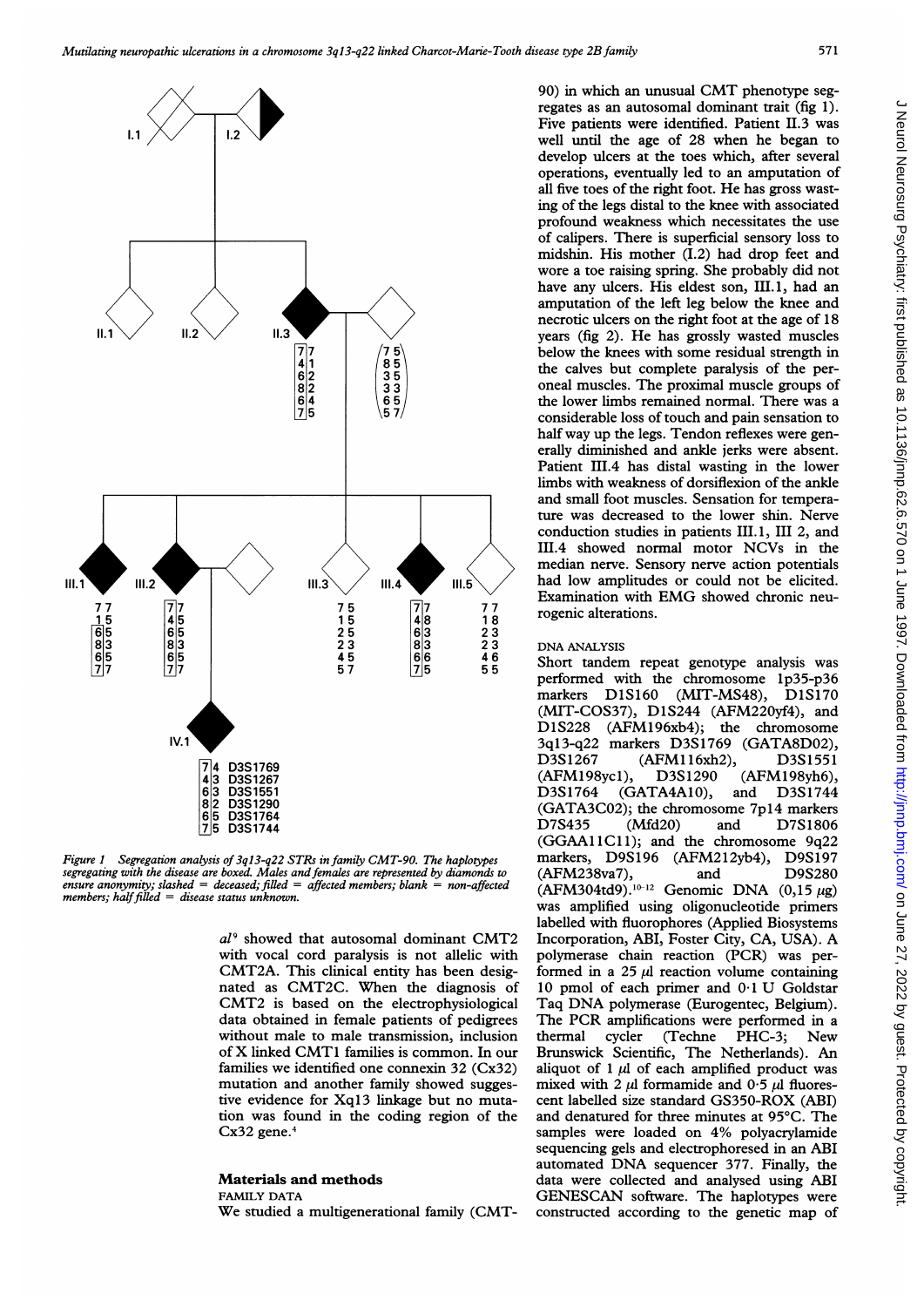

Figure 2 Necrotic ulcer at the left foot of patient III.1 at the age of 18 years.

Dib et  $al^{12}$  and the Cooperative Human Linkage Center (http: // www.chlc.org). The two point and multipoint linkage studies were performed with the FASTLINK computer package.'3 CMT2 was assessed in the linkage according to the methods previously described.4 Allele frequencies of the lp35-36, 3q13-22, and 9q22 short tandem repeat markers were obtained from the Genome Data Base (http: // gdbwww.gdb.org).

### Results

To analyse linkage in family CMT-90 with the CMT2A locus on chromosome 1p35-p36,<sup>6</sup> we performed <sup>a</sup> genotype analysis with the short tandem repeat markers D1S160, D1S170, D1S244, and D1S228. Recombinants were noted and negative lod scores were obtained with D1S244, D1S228, and D1S170. Marker D1S160 was not informative (table). These results indicate that this CMT2 family is not linked to chromosome 1p35-p36. The segregation analysis and the linkage results obtained in family CMT-90 with D7S435 and D7S1806 indicated that there was also no evidence of linkage for the CMT2D locus on chromosome  $7p14$  (table).<sup>8</sup> As patients in this family had prominent sensory abnormalities we also performed a linkage analysis with markers of chromosome 9q22 near the HSN <sup>I</sup> locus.'4 Negative lod scores were obtained with D9S196 and D9S280, and marker D9S197 was not informative. Next we examined chromosome 3ql3-q22 short tandem repeat polymorphisms. A disease associated haplotype 7-4-6-8-6-7 for the loci D3S1769, D3S1267, D3S1551, D3S1290, D3S1764, and D3S1744 is segregated through the whole pedigree, except in patient III.1 (fig 1). In this patient a recombination at the loci D3S1769 and D3S1267 resulted in <sup>a</sup> disease associated haplotype 6-8-6-7. A two point linkage study was performed with all short tandem repeats and a maximum lod score of  $1.27$  in the absence of recombinants is obtained with D3S1551 and D3S1290. A lod score of  $-3.72$  at  $\theta = 0.00$  is obtained with D3S1267 and is due to the recombination event in patient III.1 (table). Similar results were obtained by multipoint linkage analysis (data not shown). Our results support the localisation of <sup>a</sup> CMT2B locus on chromosome 3ql3-q22 reported by Kwon et al.<sup>7</sup> To map the CMT2B gene more precisely additional STR markers need to be analysed in more CMT2 families.

## Discussion

Linkage and segregation analysis with chromosome 1p35-p36 and 7p14 STR markers flanking the CMT2A and CMT2D candidate regions respectively yields negative lod scores indicating that these loci are most likely not present in our family CMT-90. STR analysis with chromosome 3q markers, however, showed cosegregation of <sup>a</sup> disease haplotype. A maximum two point lod score of  $1.27$  in the absence of recombinations was obtained with D3S1551 and D3S1290. This positive but nonconclusive maximum lod score is the highest that can be obtained in the pedigree. A recombination event in patient III.1 makes D3S1267 the centromeric flanking marker and reduces the <sup>30</sup> cM CMT2B candidate region between the flanking markers D3S1769 and D3S1744 of Kwon et al to 25 cM.<sup>7</sup>

The patients in the CMT2B family reported

Two point lod scores between CMT2 and chromosomes Ip, 3q, 7p, and 9q short tandem repeats in family CMT-90

| Chromosome/locus  | Lod score at $\theta$ |         |         |         |         |         |         |
|-------------------|-----------------------|---------|---------|---------|---------|---------|---------|
|                   | 0.00                  | 0.01    | 0.05    | 0.10    | 0.20    | 0.30    | 0.40    |
| lp35-p36 (CMT2A): |                       |         |         |         |         |         |         |
| D1S244            | $-1.97$               | $-1.49$ | $-0.89$ | $-0.58$ | $-0.27$ | $-0.11$ | $-0.03$ |
| D1S160            | ni                    |         |         |         |         |         |         |
| D1S228            | $-4.64$               | $-2.74$ | $-1.40$ | $-0.87$ | $-0.42$ | $-0.21$ | $-0.09$ |
| D1S170            | $-0.09$               | $-0.10$ | $-0.15$ | $-0.19$ | $-0.22$ | $-0.16$ | $-0.07$ |
| 3ql3-q22 (CMT2B): |                       |         |         |         |         |         |         |
| D3S1769           | 0.30                  | 0.30    | 0.28    | 0.26    | 0.20    | 0.15    | 0.08    |
| D3S1267           | $-3.72$               | $-0.75$ | $-0.12$ | 0.08    | 0.18    | 0.16    | 0.08    |
| D3S1551           | 1.27                  | 1.25    | 1.15    | 1.03    | 0.76    | 0.47    | 0.47    |
| D3S1290           | 1.27                  | 1.25    | 1.15    | 1.03    | 0.76    | 0.47    | 0.18    |
| D3S1764           | 0.97                  | 0.95    | 0.87    | 0.77    | 0.55    | 0.32    | 0.10    |
| D3S1744           | 0.46                  | 0.45    | 0.40    | 0.34    | 0.22    | 0.11    | 0.03    |
| 7pl4 (CMT2D):     |                       |         |         |         |         |         |         |
| D7S435            | $-1.44$               | $-1.25$ | $-0.88$ | $-0.64$ | $-0.37$ | $-0.21$ | $-0.09$ |
| D7S1806           | 0.16                  | 0.15    | 0.13    | 0.11    | 0.06    | 0.03    | 0.01    |
| 9q22 (HSN-I):     |                       |         |         |         |         |         |         |
| D9S196            | $-0.31$               | $-0.30$ | $-0.24$ | $-0.18$ | $-0.09$ | $-0.04$ | $-0.01$ |
| D9S197            | ni                    |         |         |         |         |         |         |
| D9S280            | $-3.79$               | $-1.18$ | $-0.51$ | $-0.25$ | $-0.03$ | 0.04    | 0.05    |

 $ni = Not$  informative.